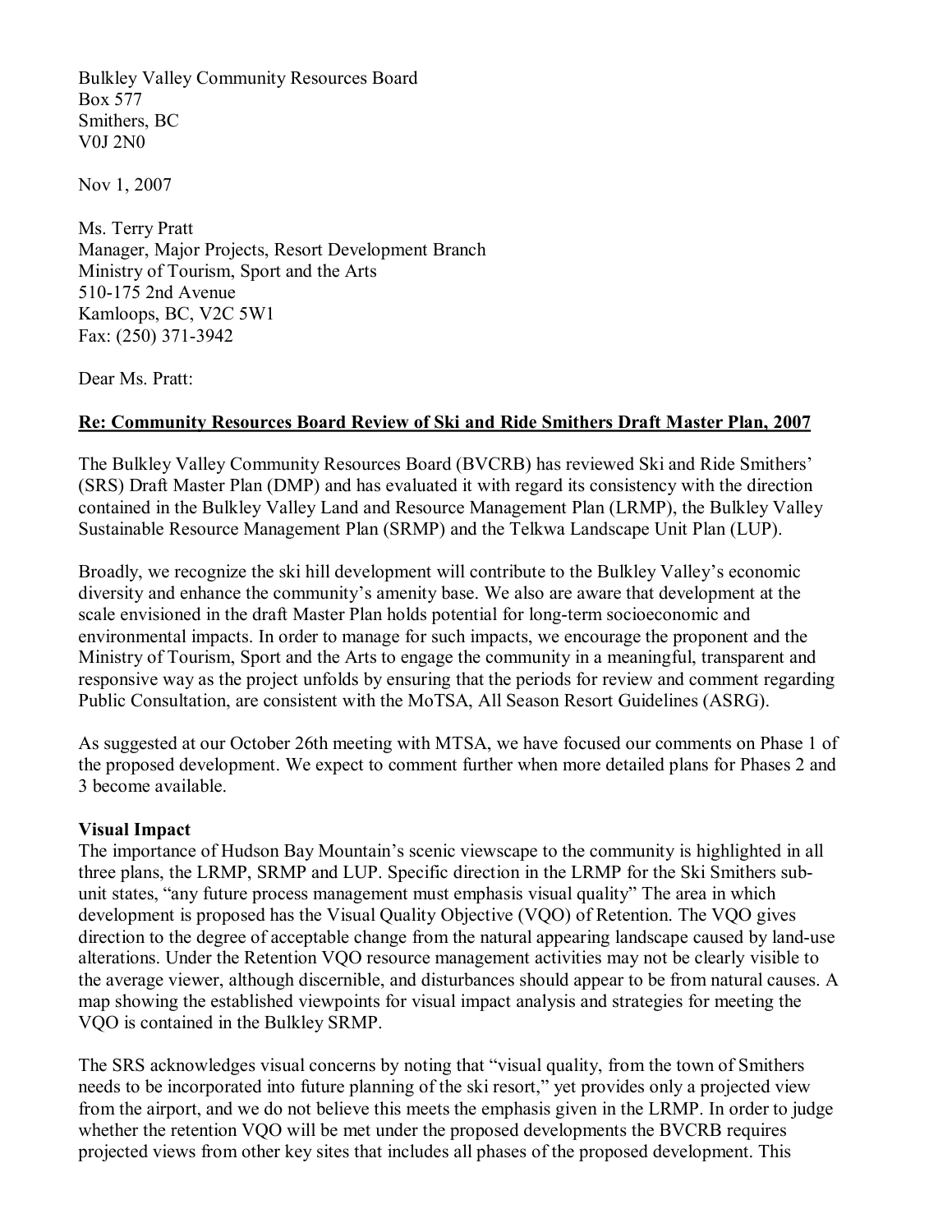information then needs to be presented to the residents of the Bulkley Valley for comment. If the retention VQO will not be met, SRS could apply for an amendment to the plans, which would require showing that there is broad public support for an amendment to the LRMP.

Also, a projected night view from the viewpoints that the proposed village is visible from would be very useful. Any future plans for night skiing should be referred to a public consultation process, as lit trails would affect visual quality.

### **Biodiversity**

The LRMP states with regards to biodiversity in the Ski Smithers sub-unit " no facilities or motor vehicles will be operated on the grassy tundra portion of the prairie, west of the existing ski boundary". Also, the adjacent Hudson Bay Mountain sub-unit has in its objective "maintain existing hiking trails and encourage commercial backcountry recreation" with access restricted to nonmotorized trails. It was clearly not anticipated that commercial downhill ski operations would be conducted in this area. Pod E in the DMP is located in the area covered by the above direction, but there is no mention in their DMP of their plans conflicting with LRMP direction on this matter.

### **Public Access to Recreational Areas**

In our review of the 2006 Master Plan, we expressed that public access to historically popular backcountry areas needs to be maintained. Reasonable routes that will be open to the public at all times must be denoted in the DMP. If the new trail to town is included in the CRA, public use of this trail by backcountry users in all seasons must be unambiguously permitted in the DMP and any future tenure issued for this area. This includes addressing uphill traffic.

The DMP lists a number of additional activities being proposed for the resort and notes that further planning will be required to determine suitable areas within the CRA for those activities. Many of the proposed activities have the potential for significant impacts on the local environment including wildlife habitat (eg. dog sled tours and a BMX facility) as well as on public access to historically used areas (eg. snowshoeing and backcountry excursions), yet the DMP provides no details that might guide the BVCRB in assessing the compatibility of the proposed activities with the LRMP. Thus, the BVCRB would like a formal approval process with public consultation to precede any expansion of ski hill activities beyond downhill skiing and snowboarding. Such a process should be included as a condition in the Master Development Agreement.

# **Controlled Recreation Area Boundary**

The DMP involves a significant increase in the size of the CRA, much of which is not required in order for Phase 1 to proceed. We recommend that this revised CRA boundary be revisited during the 5-year Master Plan reviews and altered in the case that Phases 2 and 3 do not follow in a timely manner.

# **Mountain Goats**

The Bulkley SRMP (Map 4) identifies key mountain goat habitat. The DMP does not adequately address how mountain goats would be impacted by their proposed development and how they would mitigate these impacts. We agree with the response of the Ministry of Environment to the DMP, with respect to the potential impacts to mountain goats and the need for further work on this issue.

# **Water**

It is not clear that water quality and quantity for downstream water licence holders and fish stocks will be maintained if the proposed development goes ahead. Water quantity could be impacted by extraction of water for the residential developments, and water quality could be impacted by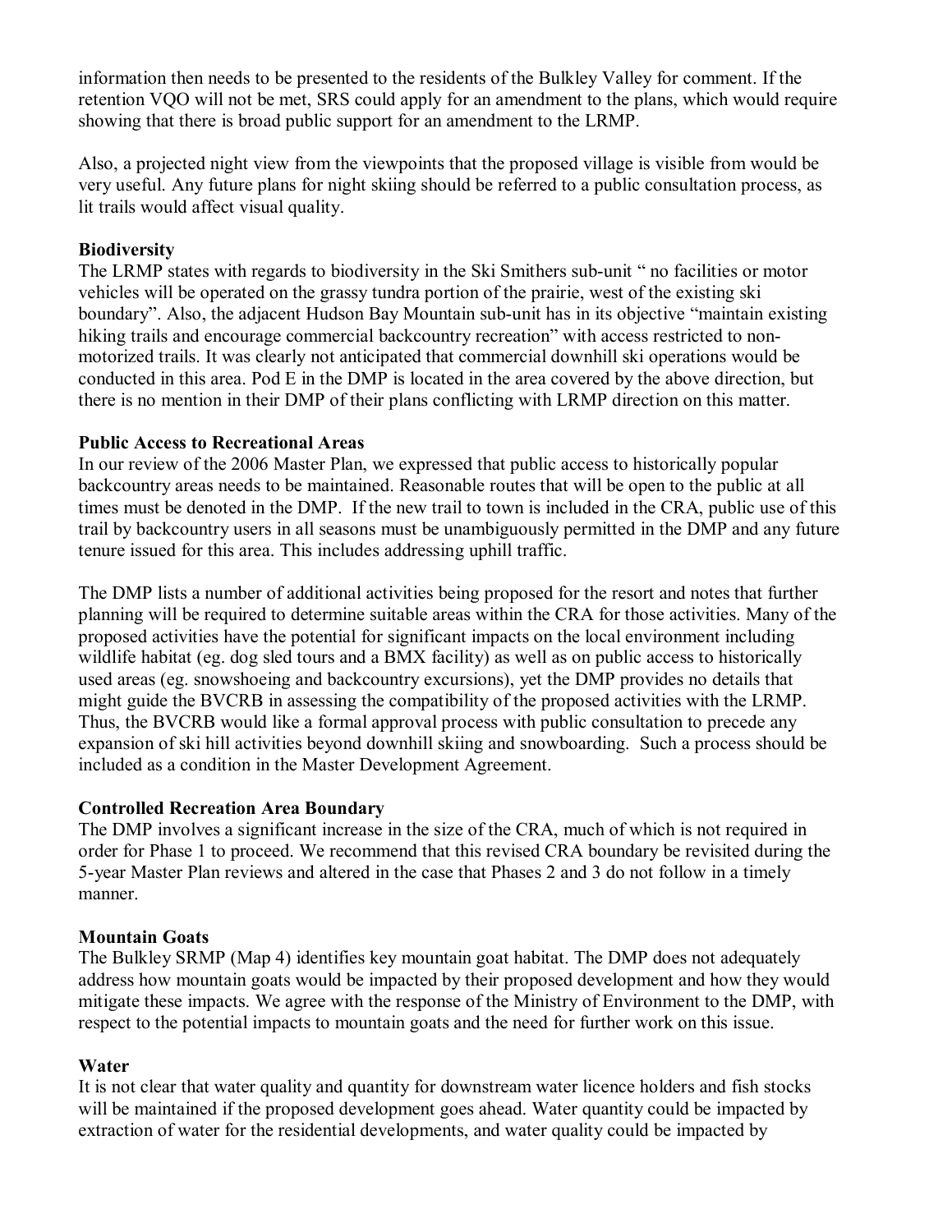discharge of wastewater into watersheds. These concerns need to be addressed as detailed in the response by the Department of Fisheries and Oceans with respect to this issue.

#### **Socioeconomic and Environmental Impacts**

Given that Phases 2 and 3 are illustrated in conceptual form only, it is important that the community be given an opportunity to review and comment on more detailed plans for post-Phase 1 development. In our review of the 2006 DMP, the BVCRB requested environmental and socio economic assessments of the proposed development. The DMP includes a commitment by the proponent to environmental and socio-economic assessments prior to further development. These assessments, as well as an associated public consultation process, need to be framed in the Master Development Agreement as conditions that must be met prior to the government granting approval for the proponent to proceed with Phases 2 and 3.

### **Required LRMP Amendments**

There is a document on the BVCRB website detailing the requirements for amendments to the LRMP; this has been attached for your reference.

Should you have any questions regarding our review of this development proposal, please feel free to contact me at  $847-7737$ .

Sincerely,

Adrian de Groot, Chair Bulkley Valley Community Resources Board

cc:

Eamon O'Donaghue, Manager – Client Services, Integrated Land Management Bureau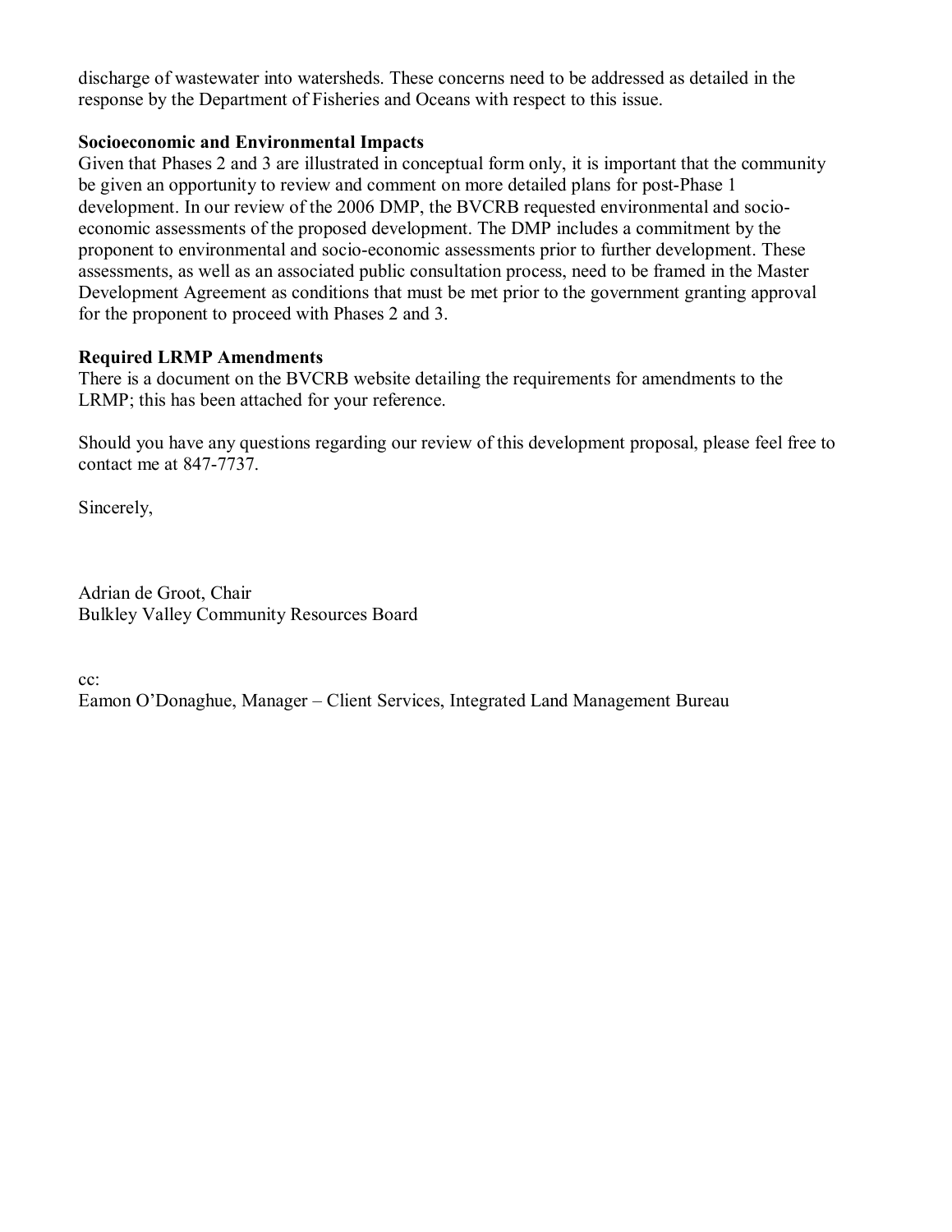# *Attachment 1* **Amendments to the Bulkley Land and Resource Management Plan: Proponent Requirements and Considerations**

The Bulkley Land and Resource Management Plan (LRMP) was approved in April 1998 and is intended to guide management of public lands and resources within the Bulkley Timber Supply Area (TSA). The LRMP was developed in accordance with provincial government policy for land use planning and reflects the "Consensus Management Direction" established by the Bulkley Valley Community Resources Board (BVCRB) and a team of government representatives in consultation with local government and First Nations.

Highlights of the Bulkley LRMP planning history include:

- The planning process was initiated in 1992, the LRMP approved in 1998, and landscape unit plans, excepting the Bulkley LUP, were completed in September, 1999;
- The plan had the consensus of the BVCRB, and enjoys wide-spread support within the community;
- The Bulkley TSA is unique in the Province, by virtue of having comprehensive landscape unit plans completed; and
- · Government agencies, the BVCRB, and major forest companies are committed to implementation of the LRMP, and there is a spirit of cooperation to make the plan work.

Key roles of the BVCRB are to monitor the development, implementation and effectiveness of the LRMP and associated plans to ensure that resource development protects environmental and other resource values and that development provides the most benefits possible to residents of the Bulkley TSA; to review any proposed changes to the LRMP; and to cooperatively develop a new LRMP when the current LRMP expires. These roles require the BVCRB to reflect the range of value perspectives of the community and balance those diverse interests to guide land use decisions.

Although the LRMP is intended to be a living plan, it is important to note that the Consensus Management Direction was developed through an extensive community involvement process that required compromises on behalf of all participating resource sectors.

The requirements, as listed below, for amendments to the LRMP may be too onerous for wellintended comments from the public at large. The BVCRB does not want to discourage constructive suggestions, and encourages the public to submit their ideas or thoughts regarding the LRMP through letters to any Provincial agencies, or to the BVCRB directly.

If the BVCRB decides there is a need for an LRMP amendment to address concerns raised by Board members or the public, they will recommend that the Ministry of Agriculture and Lands consider amendments to the plan.

If the proposal for an amendment to the LRMP comes from an entity other than the BVCRB the proponent(s) for the change would be responsible for fulfilling the following requirements:

- The name(s) and address(es) of the proponent (s), affiliated organization(s), and consultants hired (if any) to collect data or to prepare the proposed amendment;
- · A clear description of how the current LRMP is not meeting the needs of the particular resource value(s) in question;
- An explanation of efforts made to work within the LRMP framework to address the specific resource management concerns, or why this is not possible;